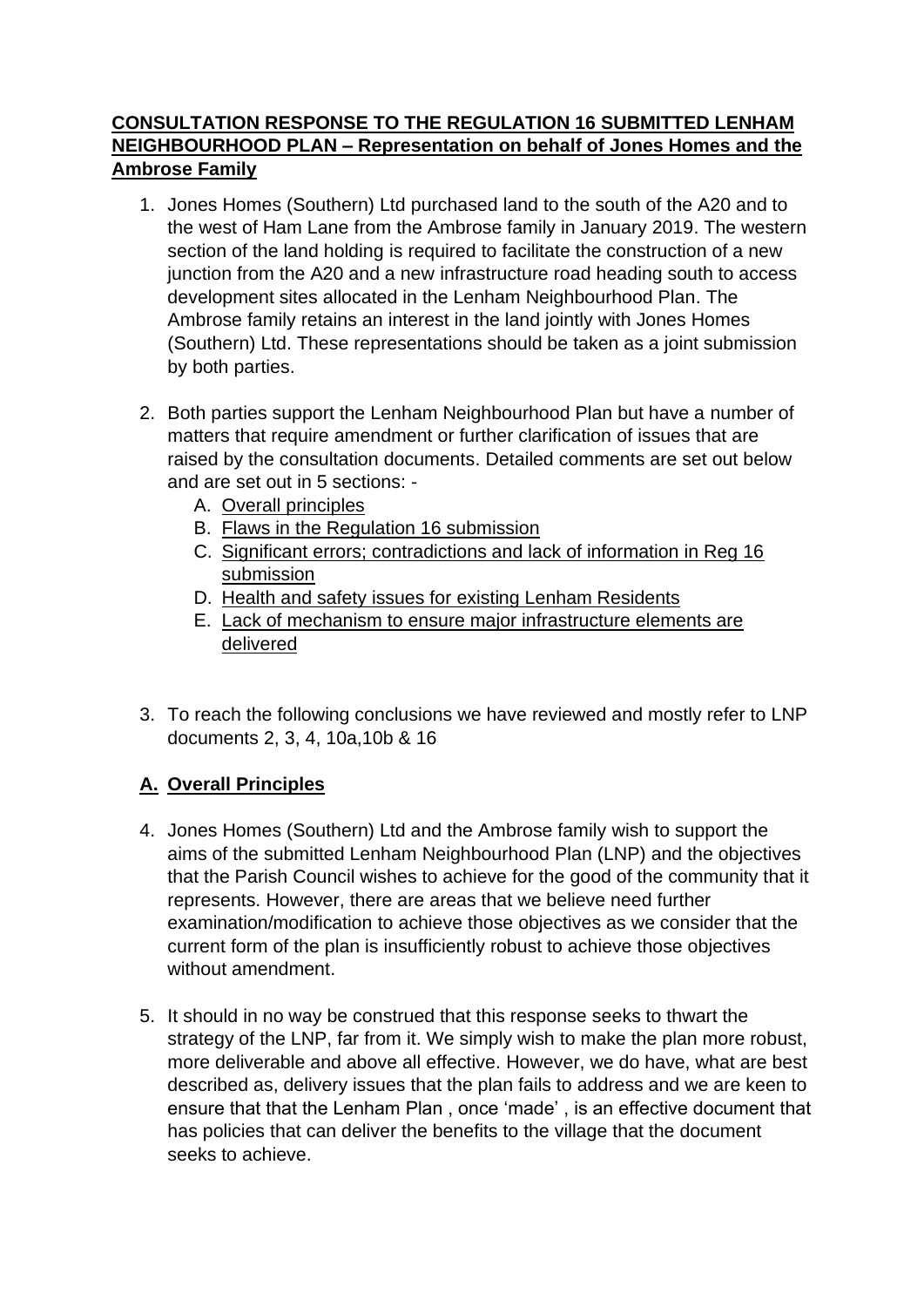- 6. Our principal concern relates to the piecemeal way in which developments are currently being promoted and approved without any regard for the delivery of infrastructure to secure a planned expansion of the village. [NB This is not intended as a criticism of the Local Planning Authority as they do not have sufficient grounds to refuse proposals in advance of adopted policies.]
- 7. In this respect we point to the approvals given to Countryside (subject to the S106 being signed) and Wealden Homes. Already Ham Lane will see an additional 189 houses developed in addition to our own site. These developments were approved by MBC in anticipation of the Neighbourhood Plan although they could have been said to be contrary to policy SP8 of the adopted plan in that proposals have been approved in advance of a master plan and the 'made' LNP.
- 8. We are concerned that further proposals will come forward claiming that they can be served by existing infrastructure and are aware that the Peter Brett Transport Report indicates that at least 111 further units served from Ham Lane will come forward without requiring the new road.
- 9. We are sure that it is not beyond the intelligence of highway engineers to promote more housing served by existing roads, either Ham Lane or Headcorn Road (albeit modified). There is therefore a real concern that the number of new houses needing the new road will reduce down to a number that cannot support the new road link. None of the submitted documents analyse this scenario.
- 10.We are also concerned that no consideration has been given to a delivery timetable for the overall masterplan. As it stands the approved schemes do not deliver the new road link to the A20. Nor do they deliver the link southwards to Smokey Bridge to serve the land to be allocated south of the railway.
- 11.Whilst we are aware of the Countryside plan to provide that link, the S106 will only seek its delivery on occupation of the 115th unit. At best that is 3 years away by our estimate. The link road over the remaining Countryside site will be even longer with the developer not seeking planning permission for his larger development for at least 2 years. We can therefore see a situation where that road will not reach the edge of our site until 2025 or later.
- 12.This will stymie and frustrate any other land coming forward until after that date unless developers can demonstrate that modifications to the existing road system can support more growth. As stated above we think that this is a distinct possibility.
- 13. We consider that the implication for residents is serious with the existing village roads experiencing construction traffic for a considerable period and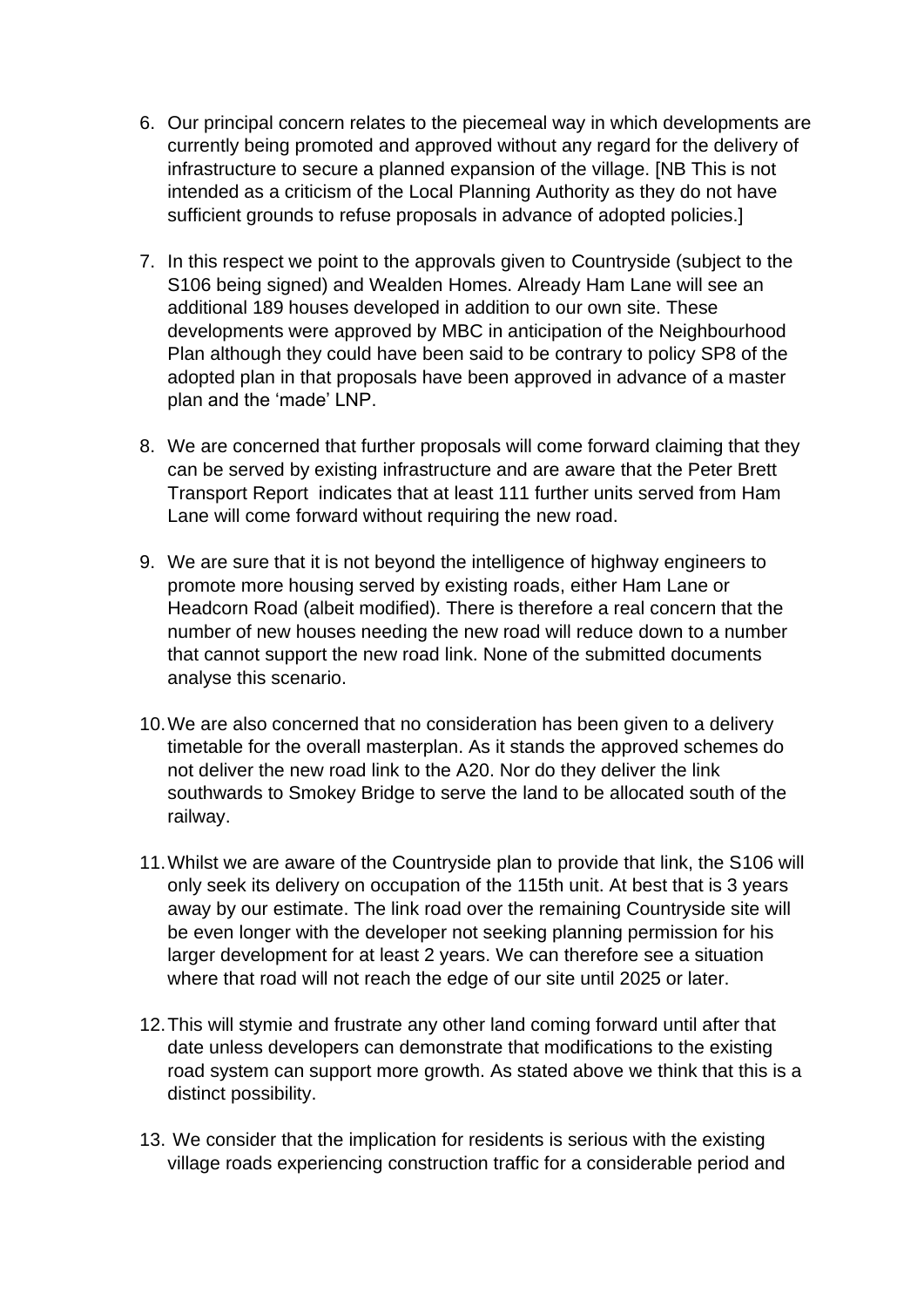the prospect that the road link becomes unviable with the steady erosion of significant housing numbers resulting from incremental permissions granted in the interim. In consequence we believe the plan should be more robust and focussed on delivery than it currently is. On this point we believe that the plan should contain a policy which develops SP8 to prevent development of the remainder of the land that is due to be allocated until the road link to the A20 is provided.

- 14.Policy SP8 states that housing site allocations and associated infrastructure requirements will be made through the Lenham Neighbourhood Plan. On a reading of the regulation 16 document the only site policy which requires the new A20 access is strategic site 5. There is no mention of the new A20 access in any of the other strategic site policies. Site 3 (230 allocated) only requires a scheme of shuttle working over Smokey Bridge to be implemented. The residual housing numbers on sites 2 and 4, over and above the numbers either approved or currently being considered, also only require a scheme of shuttle working over Smokey Bridge. Therefore, provided they satisfy KCC Highways that the existing road network can accommodate the growth, maybe with improvements, the development of sites 2, 3 and 4 would be in accordance with the neighbourhood plan.
- 15.The implication is that traffic from sites 2, 3 and 4 could all use Headcorn Road as a means of access in the future. I am sure that this is not the intention of the Parish Council who wish to minimize traffic through the centre of the village . The only mention of the A20 junction is in the CIL table in section 12 which implies that only site 5, 6 and 7 will contribute to the new road junction. I must point out that site 7 already has permission with access off Ham Lane with no requirement to contribute to a new road/ A20 access. I am also sure that the Parish would not expect the development of the William Pitt field to be the subject of the S106 payment towards the new junction and road link.
- 16.Our view is that the neighbourhood plan must specify what developments (including housing numbers) can come forward in the interim and what measures will be taken to prevent them being developed in the absence of the new road link with the A20. The simplest mechanism could be the imposition of a Grampian condition to any approvals on sites  $2 - 5$ . This is a form of control that we are familiar with, having dealt with sites with such a condition imposed. It may suggest a number of units that can come forward on each site without the road in place if you consider it appropriate. This would allow some income to be generated before the new road is in place. We have outlined the amendments that we suggest to the policies affecting the strategic sites below with the amendments shown in red:
- 17.Sites 2 and 4: These two draft allocations should be combined into a single strategic site to match the masterplan for this area. It also will assist in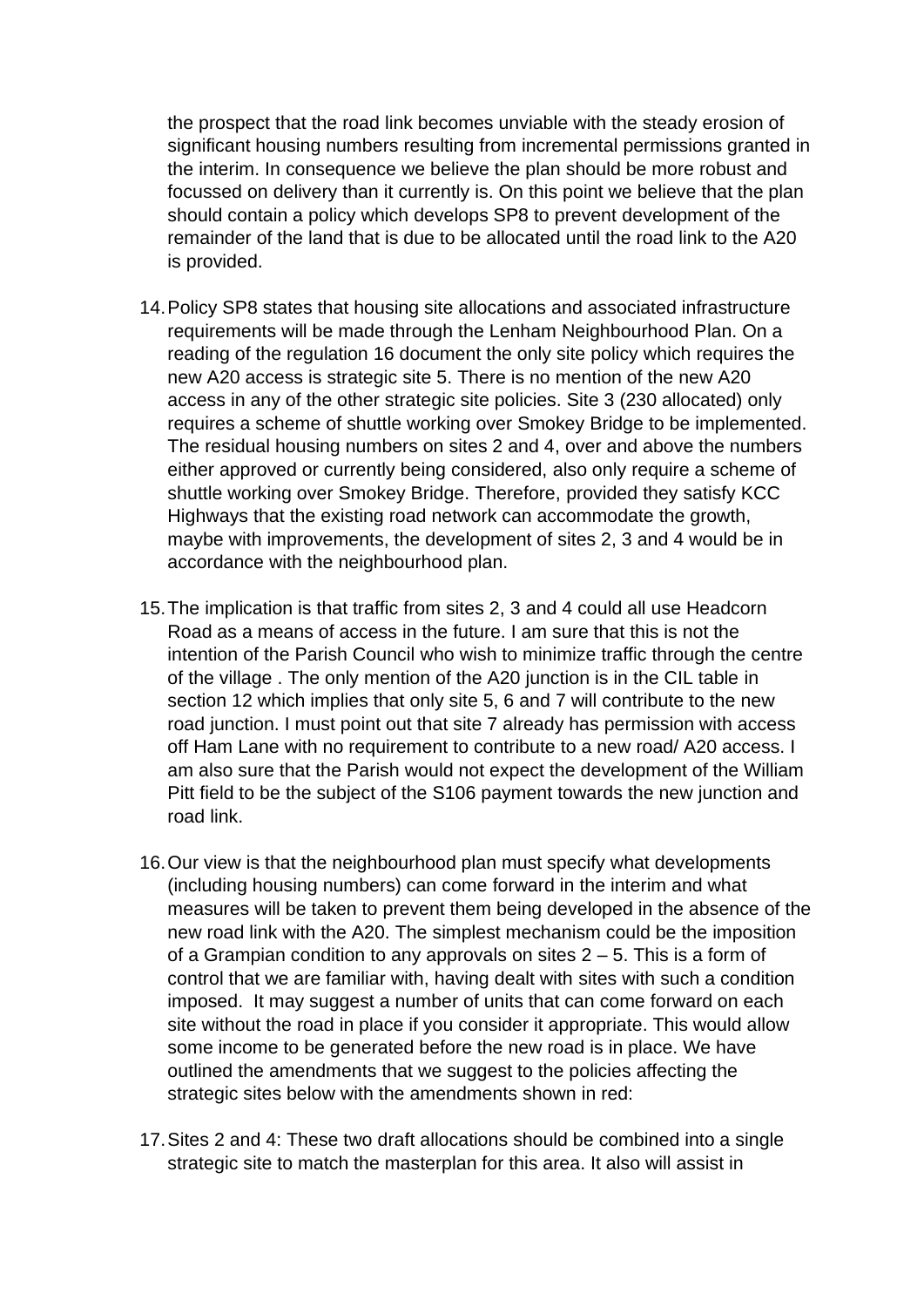responding to development proposals that do not strictly adhere to the site boundaries between 2 and 4. It is noted that development of 72 dwellings has been approved with a further 54 dwelling application pending but which we assume will get a permission in due course. The change proposed is as follows:

Policy Strategic Housing Delivery Sites 2 and 4: Land West of Headcorn Road and North of Leadingcross Green and Land West of Headcorn Road and South of the Old Goods Yard

Land shown as Site 2 and 4 on the Lenham Local Policies Map is allocated for approximately 220 dwellings at a density of 31 dwellings per hectare. Planning permission for residential development of this land will be supported provided that the development accords with other policies of this plan and the following requirements are met:

1. No more than 126 dwellings can be occupied in advance of the completion and opening of a new road link (referred to as new development access road in the Plan) providing a new junction to the A20.

2. The access arrangements will include appropriate highway, footpath and cycleway links to the boundary of adjacent allocated sites (SHD Site 3) and highway, footway and cycleway access to the south side of Lenham Station.

3. No more than 126 dwellings can be occupied in advance of written confirmation from the Local Planning Authority that measures are in place to facilitate the provision of enhanced crossing facilities over the railway line. 4. Access arrangements will include a scheme of shuttle working on the Old Ham Lane rail bridge (Smokey Bridge) and no more than 122 dwellings shall be occupied until that scheme is operational and open to traffic.

We are then happy that the other requirements set out in the strategic policy for these sites are set out below item 4 above.

Policy Strategic Housing Delivery Site 3: Land East of Old Ham Lane and south of the railway.

Land shown as Site 3 on the Lenham Local Policies Map is allocated for approximately 230 dwellings at a density of 32 dwellings per hectare. Planning permission for residential development of this land will be supported provided that the development accords with other policies of this plan and the following requirements are met:

1. No dwellings can be occupied in advance of the completion and opening of a new road link (referred to as new development access road in the Plan) providing a new junction to the A20.

2. Access into the site itself can be taken from a new access road from Old Ham Lane. The access arrangements will include appropriate highway, footpath and cycleway links to the boundary of adjacent allocated sites (SHD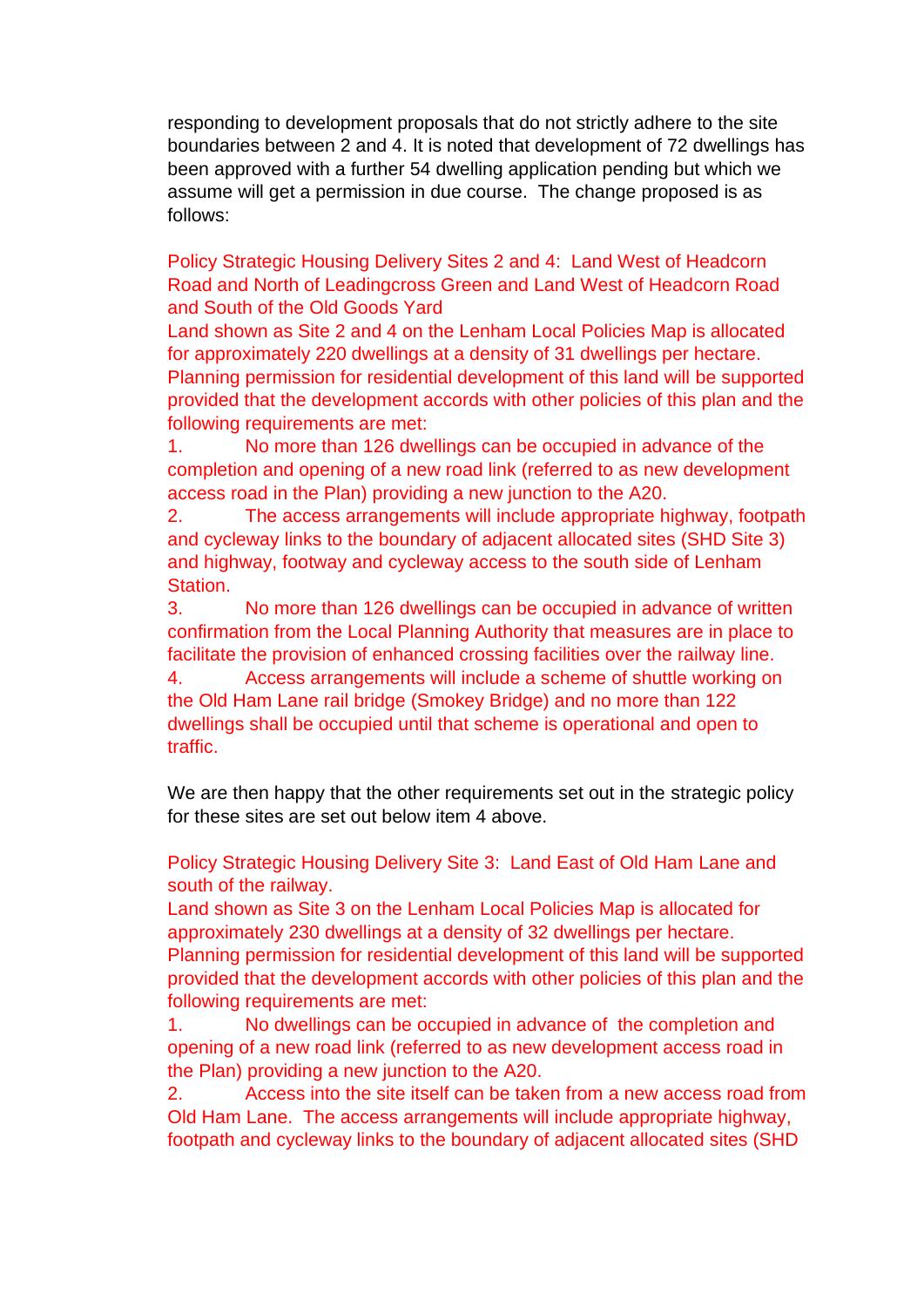Sites 2 and 4) and highway, footway and cycleway access to the south side of Lenham Station.

3. No dwellings can be occupied in advance of written confirmation from the Local Planning Authority that measures are in place to facilitate the provision of enhanced crossing facilities over the railway line.

4. Access arrangements will include a scheme of shuttle working on the Old Ham Lane rail bridge (Smokey Bridge) and no dwellings shall be occupied until that scheme is operational and open to traffic.

We are then happy that the other requirements set out in the strategic policy for these sites are set out below item 4 above.

Policy Strategic Site 5: Land West of Old Ham Lane

Land shown as Site 5 on the Lenham Local Policies Map is allocated for approximately 360 dwellings at a density of 30 dwellings per hectare. Planning permission for residential development of this land will be supported provided that the development accords with other policies of this plan and the following requirements are met:

1. No more than 136 dwellings can be occupied in advance of the completion and opening of a new road link (referred to as new development access road in the Plan) providing a new junction to the A20.

2. Access into the site itself will be taken from the new development access road linking through to the roads approved as part of the permission for 136 dwellings. The access arrangements will include appropriate highway, footpath and cycleway links to the boundary of adjacent allocated sites (SHD Sites 5 and 6).

3. No more than 136 dwellings can be occupied in advance of a road link to the south of the site as far as Smokey Bridge being brought in to operation, which will have capacity to accommodate all traffic movements when all the sites shown on this Plan are completed.

We are then happy that the other requirements set out in the strategic policy for these sites are set out below item 3 above.

### Policy Strategic Site 6: William Pitt Fields

Land at William Pitt Field shown as Site 6 on Lenham Local Policies Map is allocated for approximately 50 dwellings at a density of 29dph. Planning permission for residential development of this land will be supported provided that the development accords with other policies of this plan and the following requirements are met:

1. Access will be taken from Old Ham Lane.

2. No dwellings can be occupied in advance of the completion and opening of a new road link (referred to as new development access road in the Plan) providing a new junction to the A20.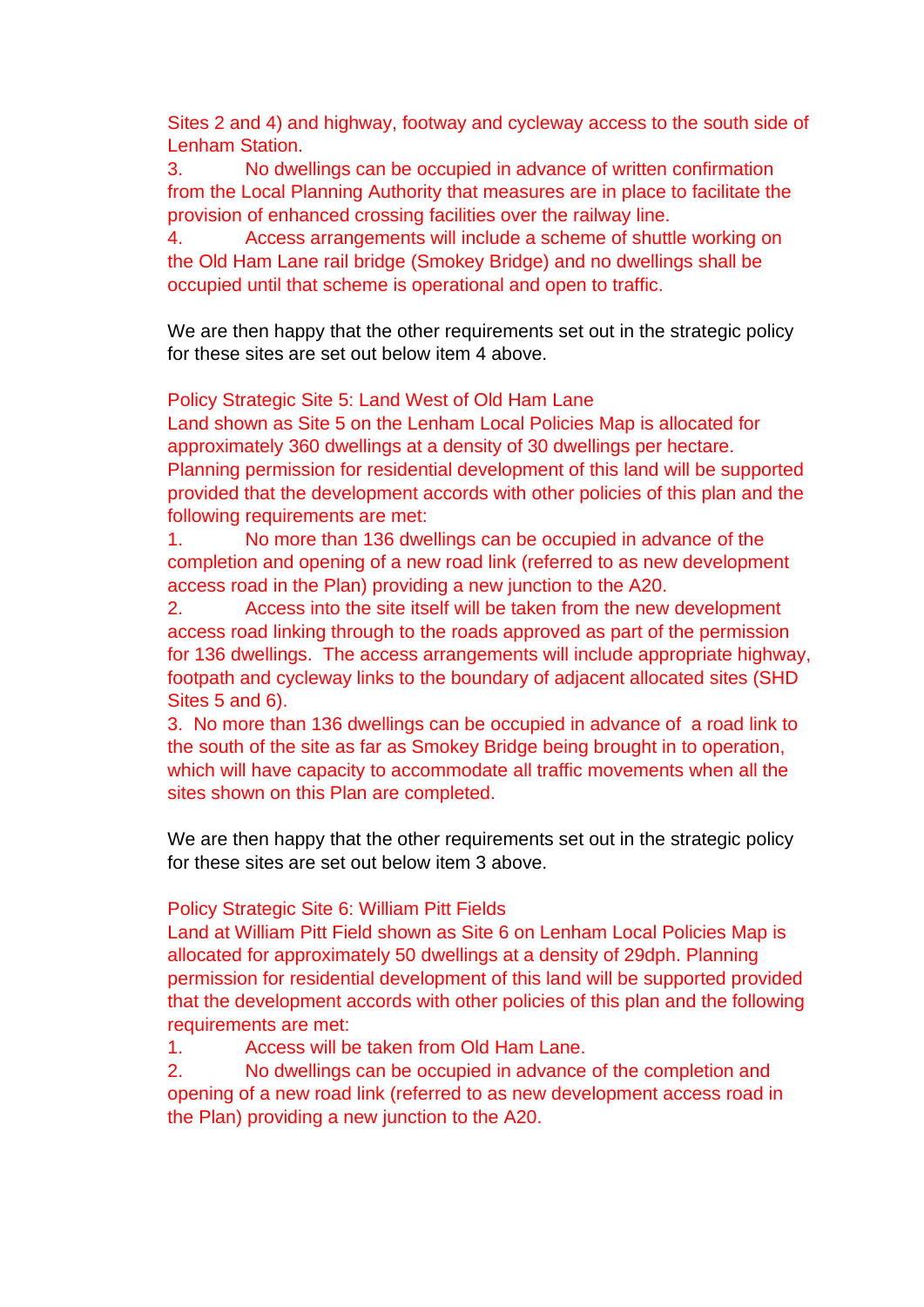We are then happy that the other requirements set out in the strategic policy for these sites are set out below item 2 above.

- 18.As regards other amendments to the regulation plan submission these are picked up in the attached list of comments. However, you should note that the above amendments will need changes to section 12 of the plan where it talks about CIL and S106 contributions.
- 19.The Grampian condition solution would secure the Parish's objectives and would ensure that discussions are encouraged with other parties sooner rather than later.

## **B. Flaws in Reg 16 submission**

The process is flawed in two ways

a. Lack of Consultation – Ambrose and/or Jones Homes were not consulted either at the pre regulation 14 or the regulation 14 consultation stage. Our views have never been sought. At Reg 14 stage that relevant land owners should have been consulted and their comments taken on board. We understand that all other land owners affected were consulted except us.

### Specific issues with LNP 3

Para 4.4 – During evaluation of the development options, West and South could be served by the new development access road. Once completed, it could accommodate an extended bus route and open up access to the south of Lenham railway station. It is seen as a vital component of the development

Para 4.6, 4.7 & 4.8 – all continue the theme that the access road is a lynch pin for the whole LNP.

Why has the construction of this most important infrastructure not been secured by way of a CIL payment or similar 'roof tax' mechanism? Instead it has been left with the developers to resolve.

We maintain that this vital component should not be left with the developers as some afterthought once they have built the majority of the houses and taken their profits. Rather it should be the first element to be built and because it serves all the new houses and keeps construction traffic away from the existing village.

#### Specific issues with LNP 4

Para 1.5 – Specific meetings were organised with Landowners whose land holdings were potentially relevant with the emerging plan – We owned the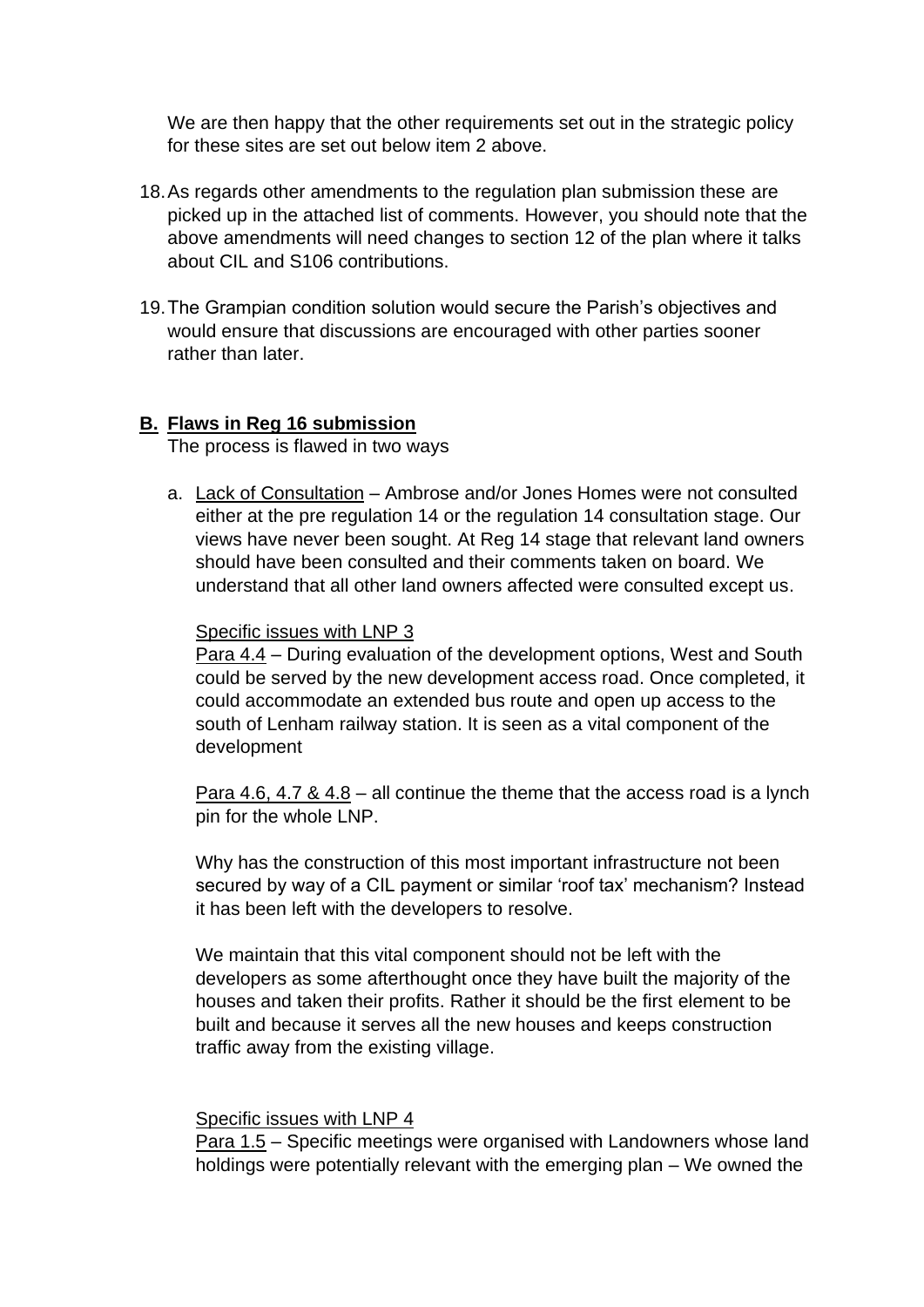land for the A20/new development access road. We were never contacted or invited to any meetings

Para 2.12 – Respondent 5 asked if the necessary infrastructure was actually provided. LPC have failed to guarantee it can be provided

Para 3.5 – 2018 questionnaire – We never received it and were never asked to complete one

Para 6.1 Appendix H – comprises the list of bodies and individuals consulted on the Plan. The owners (Ambrose family) were never consulted.

Para 6.2 – As landowners we were never asked if we supported the Plan.

Specific Issues with LNP 16: Section 6: Transportation:

i) The section fails to identify the split land ownership which makes provision to the new road link to the A20 from SHD Site 2 impossible without the inclusion of our land in any proposal to develop land to the west of Ham Lane and land to the south of the railway which needs to use Ham Lane as an access.

ii) The section fails to identify how the road link will be funded

b. Financial Viability Statement – each site must be financially viable in its own right for the overall neighbourhood plan to pass the financial viability test. There must be a competitive return of 15-20% for the developer and the residual land value must be £1.1m/ha. These are figures set out in Doc 10a.

10a also correctly identifies the abnormal externals works for each site ie site 5 must provide the A20 junction, site 3 the works to Smokey Bridge. These are very significant and vital elements of the scheme and yet they are completely ignored in the viability appraisals.

These need to be costed and included into the viability of individual sites only then can the viability be correctly assessed.

This is a fundamental flaw because the FVS has assumed some form of equalisation of costs across all the sites but there is no mechanism within the neighbourhood plan for this to happen. Or these large costs have been ignored entirely. Each site must bear its own external costs and this will dramatically affect individual site viabilities. Site 5 is further financially compromised because PP has already been given for 136 units (38% of total units) without the need to financially contribute to the abnormal externals ie A20 junction. Therefore, the full cost of this abnormal falls on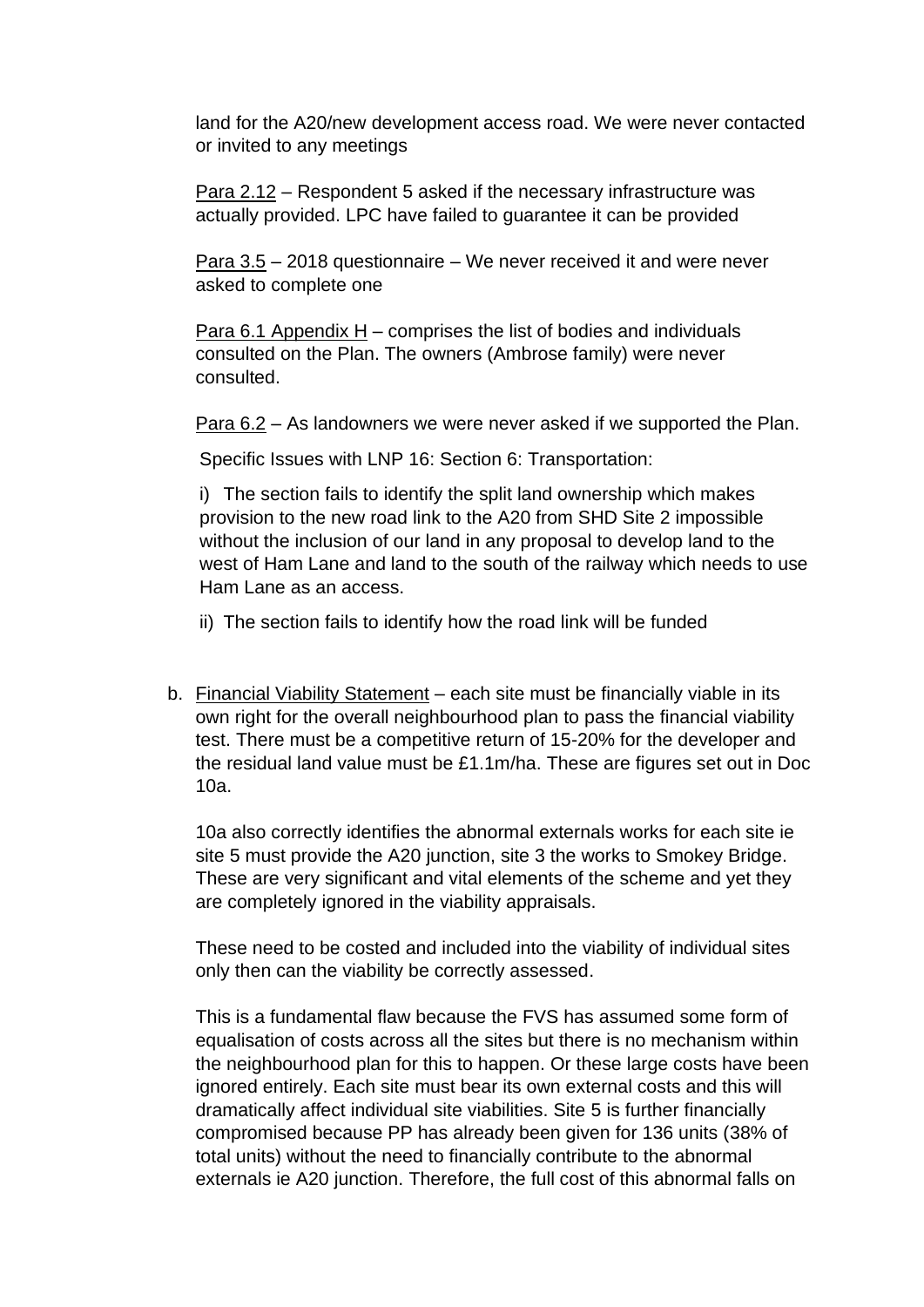the remaining 62% of homes. Can they bear this massive cost and still remain financially viable? This evaluation should be in the Reg 16 submission.

## **C. Significant errors; contradictions and lack of information in Reg 16 submission**

We have concentrated on the differences in Docs 2 & 16 because these are the most glaring mistakes and affect the Infrastructure delivery.

a. Smokey bridge – LNP 2 says it will be funded by site 3 only (11.1.10)

LNP 16 says it will be implemented by KCC and paid by sites 5,6 & 7 (6.2.4)

b. New Footbridge across railway LNP 2 says it could be funded by CIL or Govt grants (11.1.11)

LNP 16 says it's paid for by sites 5,6 & 7 (6.5.2)

c. A20 Access

LNP 2 gives no commitment to how this is paid for or the timing (11.1.14). Later on, in 12.2.2 it states that sites 5,6 & 7 'to contribute appropriately'. This is now impossible because site 7 and 136 units of site 5 have been given PP without the requirement to contribute to the cost. The balance of units from site 5 & 6 must therefore pay for the full cost but does this make the balance of site 5 and site 6 uneconomic (see finances above)

LNP 16 says it is provided by site 2. (6.1.2) Timing is by occupation of  $300<sup>th</sup>$  unit on site 2 (6.1.3) but site 2 only has 110 units

d. New Headcorn Road Junction

LNP 2 says major junction change with priority now given to new site access, but is silent on timings and site 3 is to pay (11.3.2 & 12.2.2)

LNP 16 Does not mention this major highway work at all

## **D. Health and safety issues for existing Lenham Residents**

Normally with a site of this size on the perimeter of a congested village the main infrastructure would be constructed before any on site housing. All construction and new residential traffic would then have access to a main road without compromising and interfering with the existing village.

This is not the case with the LNP. In fact, with the current set up and lack of shared infrastructure payment mechanism there is potential for all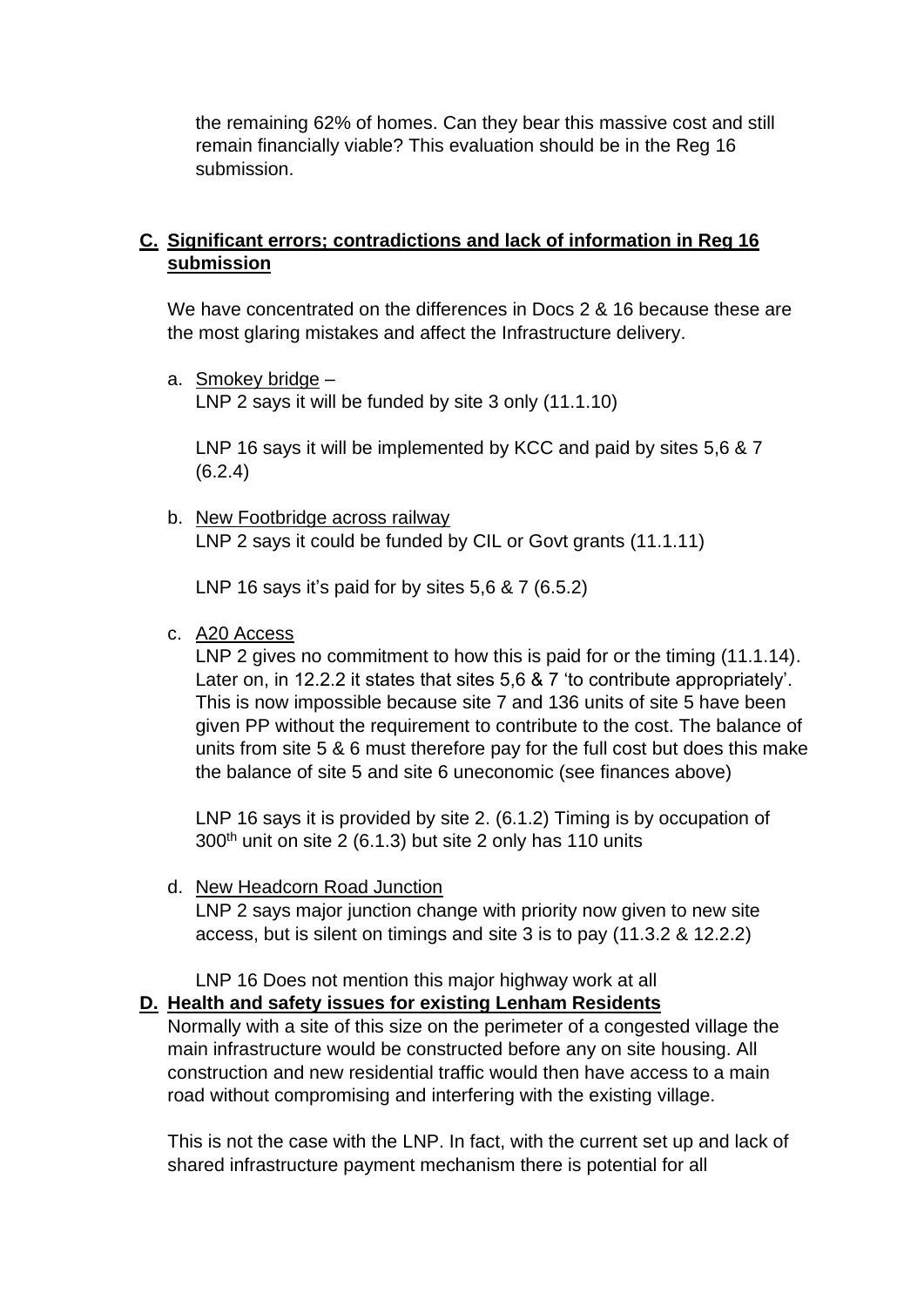construction and new residential traffic to use the existing road network for many years if not for eternity.

We have been unable to find a delivery programme within any of the submitted documents so have tried to piece together a possible Infrastructure programme.

A20 Access – Countryside will not start the planning process for this for 18 months. Planning could then take a further 9 months. Construction of roundabout say 6 months. They can then start constructing the houses. Doc 16 clause 6.1.2 says the access is not required until occupation of 300<sup>th</sup> unit. This could take 9 months plus 174 weeks. Adding these figures together I get 18 months  $+9$  months  $+6$  months  $+9$  months  $+40$  months  $=6$  vrs 10 months ie 2027.

That would mean at the very earliest, construction and new residential traffic would not be using the new road for 7 years.

In the meantime, all new traffic would be using the existing road network causing safety issues; potential accidents; Dust and pollution. Not to mention the shear chaos and disruption to the village.

On top of this 7 year wait, is the very real possibility that the A20 link will never be completed because there is no financial mechanism to guarantee it will be built.

There is the very real possibility that all sites except site 5 closest to the A20 will be built and occupied without the link ever being built because it is not economically viable for the last 62% of site 5 units to bear the full cost of the new junction.

This would leave the village with a permanent traffic problem.

## **E. Lack of mechanism to ensure major infrastructure elements are delivered**

As discussed above because there is no mechanism within the LNP to share or equalise the major infrastructure elements, it falls on each individual site to complete the element designated to it. In addition, there is no programme when these works need to be completed.